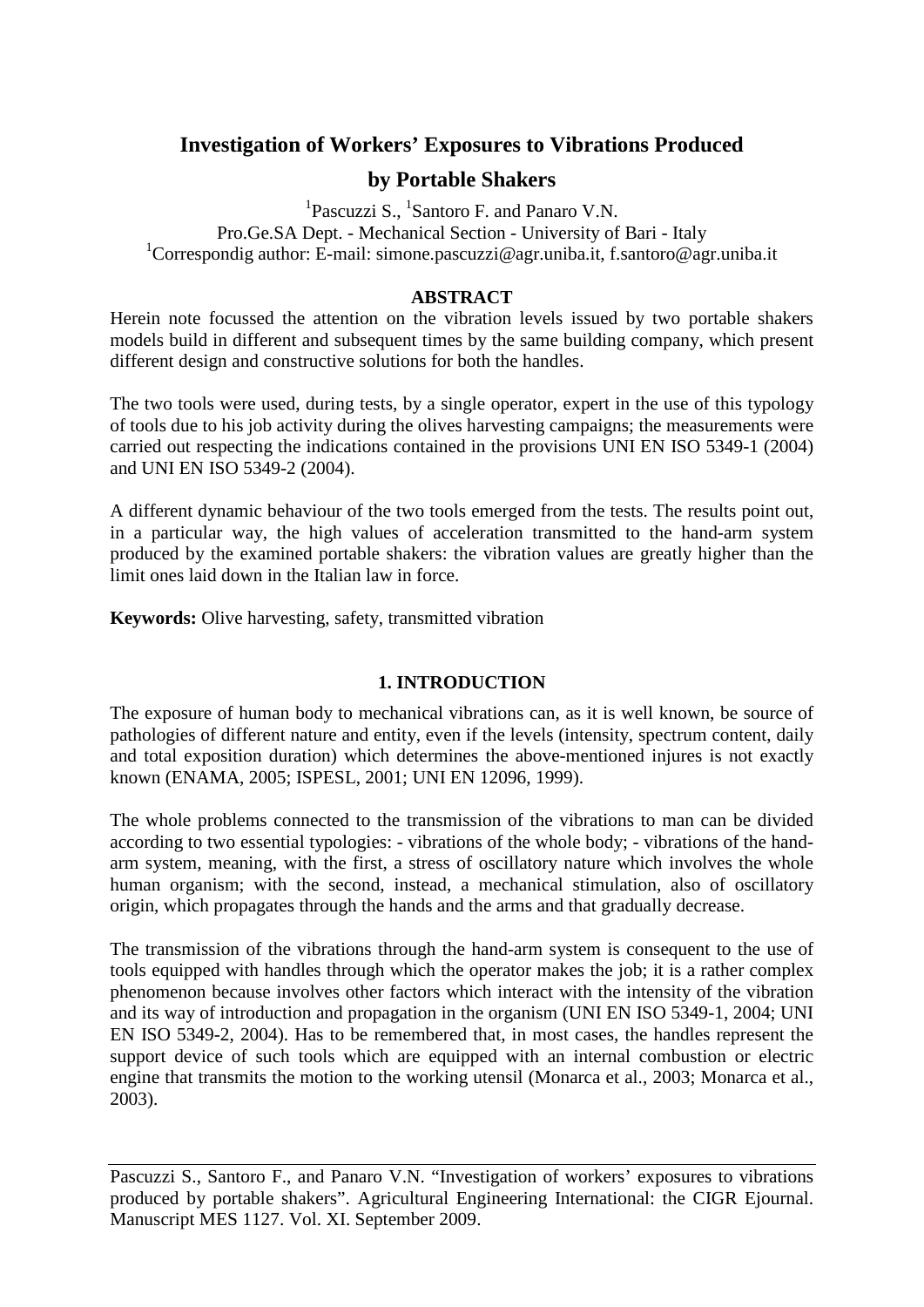Through the handles the operator reacts to strengths and moments which spring between utensil and piece during the harvesting. At least, the entity of the vibrations transmitted through the hand-arm system and the consequent effects are affected strongly by the prehensile and/or pressing strength of the operator which, obviously, changes in function of the hands and wrists position during the harvesting, in function of the finish level requested by the harvesting itself and in function of the simultaneous use of the two hands.

Herein note focussed the attention on the vibration levels issued by the portable shakers which are always more used in the Apulia region olives production for the harvesting operations of the olives by the trees first of all for the greater investment and exercise economy with respect to the traditional taken or self-moved shakers.

In particular, the results of the tests on two portable shakers models build in different and subsequent times by the same building company, which presents different design and constructive solutions for both the handles are reported.

### **2. MATERIALS AND METHODS**

The experimental tests have been carried out in an olives tree field located nearby the Agricultural Research Council (CRA-ISMA) in Monterotondo (Rome) and have been made on two brand new and actually produced models of portable shakers, both equipped with an internal combustion engine produced by TEKNA s.r.l. in Ostuni (BR): Vibrotek TK 650 e Vibrotek TK 5000 (Table 1).

| Table 1. Technical enargeteristics of the tested portable shakers. |                                              |                       |                     |                  |                     |                                      |                         |  |
|--------------------------------------------------------------------|----------------------------------------------|-----------------------|---------------------|------------------|---------------------|--------------------------------------|-------------------------|--|
| Model                                                              | Engine                                       | Fuel tank<br>capacity | Vibration<br>system | Reduction        | Rod<br>stroke<br>mm | Frequency<br>vibration<br>stroke/min | Weight<br>machine<br>kg |  |
| Vibrotek<br>TK 650                                                 | 52 cc single-<br>cylinder 2<br>stroke engine | 1,7                   | Cam-rod<br>system   | Helical<br>gears | 60                  | till 1900                            | 14.4                    |  |
| Vibrotek<br>TK 5000                                                |                                              |                       |                     |                  | 50                  |                                      |                         |  |

Table 1. Technical characteristics of the tested portable shakers.

The choice fell on these models because, even though they are constructively similar, they present a substantial diversity in the arrangement and structuring of the handles.

In the Vibrotek TK 650 model, the command handle is mounted on an articulate quadrilateral support, in which torsion spring connected to the extremities to the two connecting rods, reacting to the vibrating stress recalls the system in the initial position. Instead, the auxiliary handle, runs, winning the recall spring's reaction, on a metal board mounted in the same direction of the vibrating rod (Fig. 1).

In the Vibrotek TK 5000 model both the handles are mounted on the same axis which is itself connected to the tool by an articulate parallelogram system, with the recall springs located in the anchoring points of the axis with the two connecting rods (Fig. 2).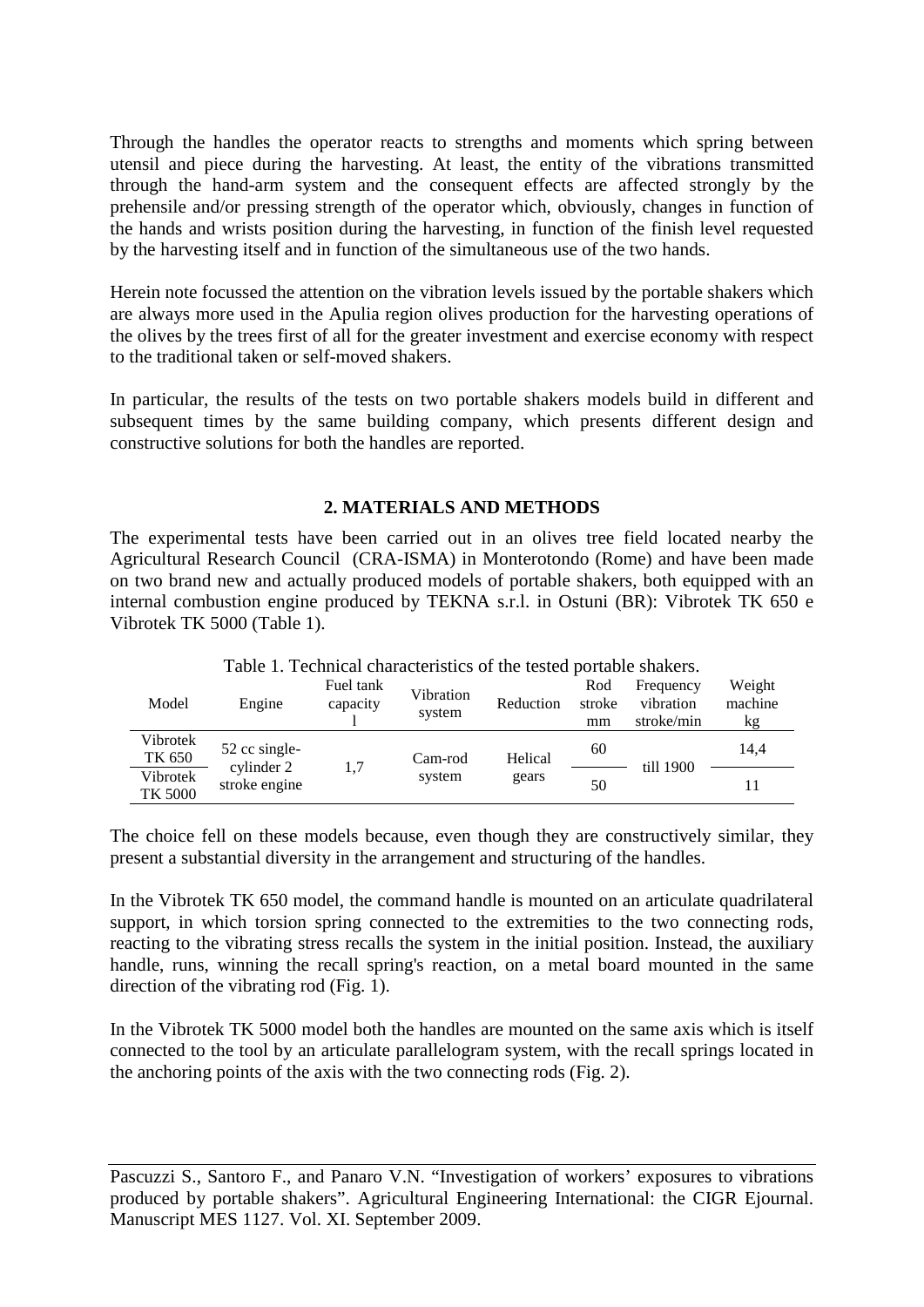Besides, both the tools, presents, downstream of the flywheel, a centrifugal clutch which, at the minimum regime, does not transmit the motion to the conic couple connected to the rodlever mechanism which produces the alternative motion of the working rod.

The two machinery were used, during tests, by a single operator, expert in the use of this typology of tools due to his job activity during the olives harvesting campaigns. Furthermore, both the shakes have been equipped with two aluminium rods of different length: 325 cm (long rod); 225 cm (short rod).

The measurements were carried out respecting the indications contained in the provisions UNI EN ISO 5349-2 (2004).



Figure 1. Vibrotek TK 650

a – control hand-grip  $(1 -$ connecting rod,  $2 -$ spiral spring), b – auxiliary hand-grip.



Figure 2. Vibrotek TK 5000 1 – connecting rod, 2 – spiral spring, 3 – control hand-grip, 4 – auxiliary hand-grip

The instruments and tools used were:

- o Brüel & Kjær 4326 tri-axial accelerometer, with 0,320 mV/(m/s<sup>2</sup>) sensitivity; 10 g mass; frequency response from 0,1 Hz to 13,3 kHz for x axis, from 0,1 Hz to 10 kHz for y axis and from 0,1 Hz to 16,6 kHz for z axis (linear response with a precision  $<$  10%);
- o PCB SEN020 tri-axial accelerometer, with  $0,100 \text{ mV/(m/s}^2)$  sensitivity; 10 g mass; frequency response between 0,5Hz and 5 kHz, resonance frequency >25 kHz;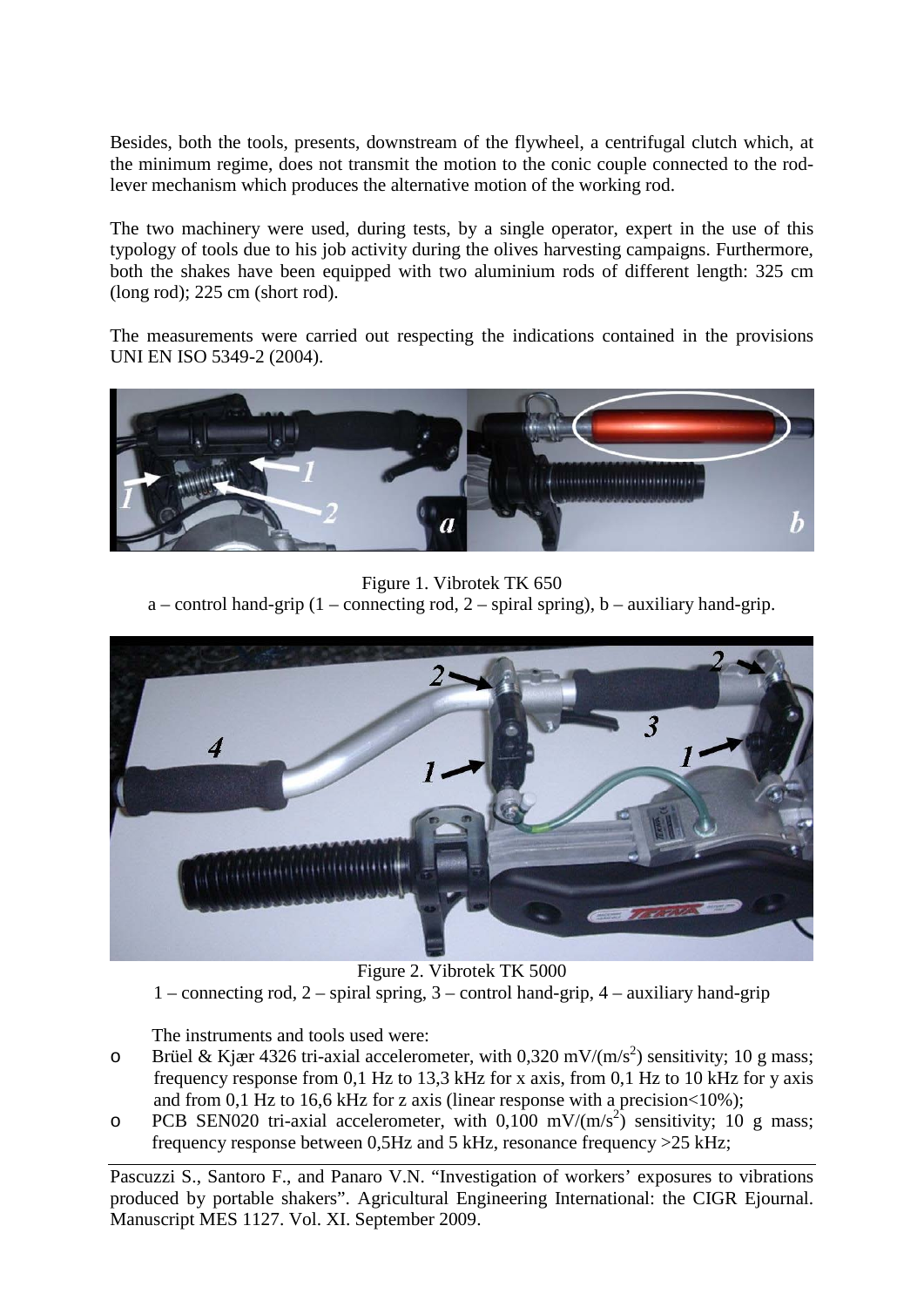- o Brüel & Kjær 2647 converter, used only for the B&K tri-axial accelerometer, used to convert the charge signals into continuous electrical signals;
- o "SoundBook" data acquisition system made by a PC and a multi-analysis real-time interface (8 measurements channels);
- $\circ$  SoundBook<sup>TM</sup> "SAMURAI" operating system, used to configure acquisition system, to real-time monitor the measurements and to elaborate and present the obtained data;
- o PCB 394C06 calibrator, characterized by a test signal of 9,835 m/s<sup>2</sup> (RMS), at the frequency of 159,2 Hz;
- o aluminium supports, having 12 g of mass, used to fix the accelerometers to the handles of the shakers; these supports have been fixed with two plastic strip in order to ensure a perfect connection between accelerometers and tested machinery.

Particular attention was used during the fixing process of the accelerometers on the auxiliary and command handles, in order to have each axis oriented in the directions imposed by the provisions UNI EN ISO 5349-1 (2004) (basicentric coordinate system):  $y<sub>h</sub>$  axis parallel to the axis of the handle;  $x_h$  perpendicular to the axis of the handle oriented by the back towards the palm of the hand and, at last, the  $z<sub>h</sub>$  axis perpendicular to the plan formed by the two previous axis (Fig. 3)



Figure 3. Basicentric coordinate system adopted for measurements.

The measure was set up using the optional software SoundBook HVMA which having, so, a class 1 testing instrument for the measure of the human exposure to the vibrations in conformity to the ISO 8041 (1990) and ISO/DIS 8041 (2003) and with digital direct weighing filters on the incoming signal. The analysed frequency spectrum, correspondingly to the actual provisions related to the hand-arm vibrations, was considered between 6,3Hz and 1250 Hz.

The equivalent accelerations weighed up in frequency on the single axis  $(a_{wx}, a_{wx}, a_{wx})$  and total  $(a<sub>h</sub>v<sub>v</sub>)$ , acquired simultaneously, were measured for the following modes of working of the tested shakers:

- o at the minimum engine regime, that's to say ~2100 rpm (idle speed) with working rod stopped;
- o during shaking work (full load);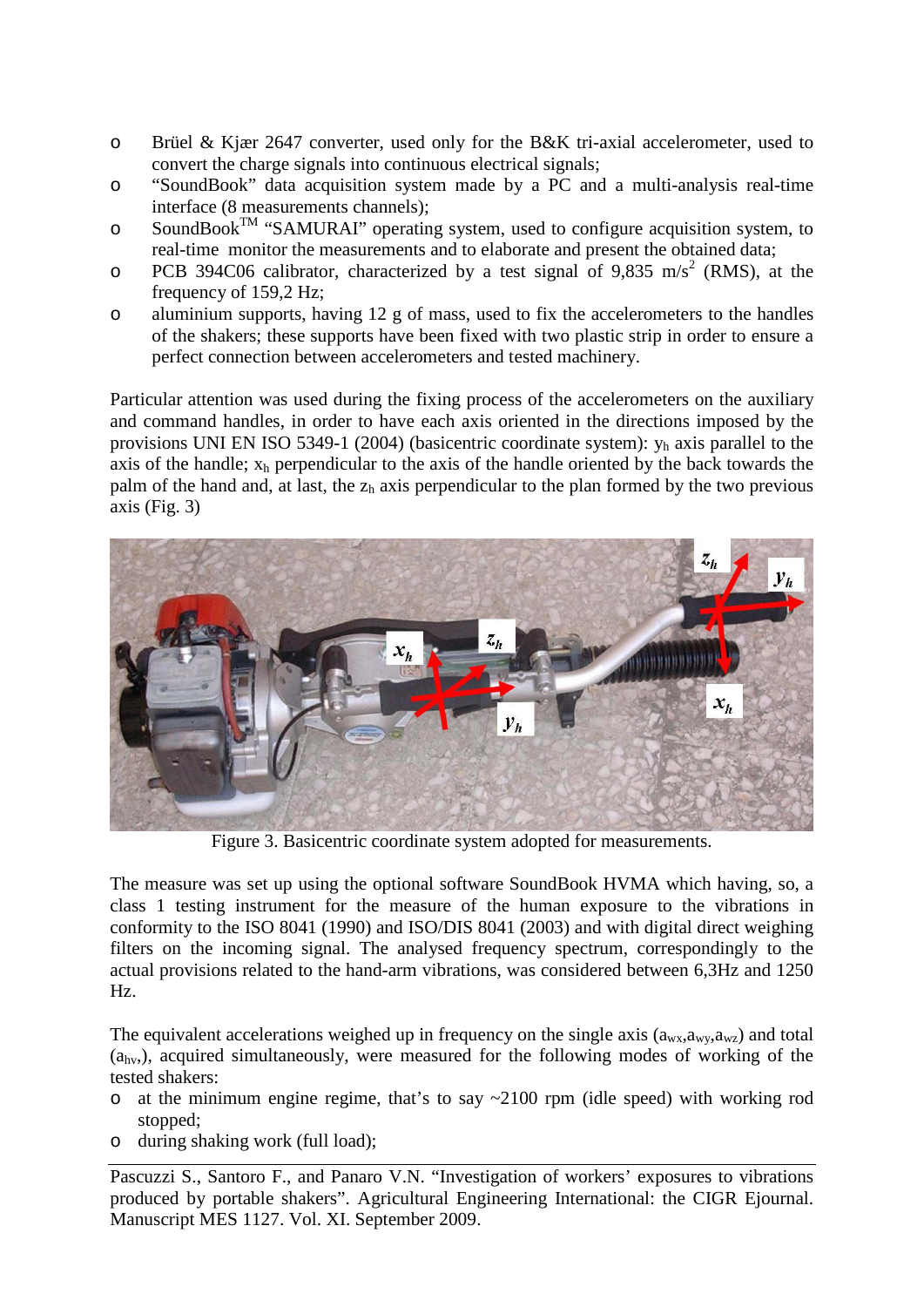o at the maximum engine regime, that's to say ~9000 rpm (top speed).

The most significant mode of working is obviously the shaking one during the harvesting (full load), as in this condition of usage the hook of the rod hooks the branch and this represents the real dynamic behaviour of the shakers; the measurement time during this test mode were 300 s.

The idle speed mode is a working condition less onerous than the previous one because it takes place during the moves from a branch to another one of the same tree or of another tree and usually the worker reduce the prehensile strength of both the hands; the measurement time during this test mode were 20 s.

The top speed mode is not a standard operative condition and the worker rarely reaches this maximum running in order to prevent significant engine damage; the measurement time during this test mode were only 4 s.

On account of the aforesaid remarks, the measurements at idle speed and at top speed, made holding the shakers with both hands in a normal working position (working rod at  $\sim 60^{\circ}$  on the horizontal plane), have been considered less important from the point of view of the evaluation of human exposure to hand-transmitted vibration and have been carried out with the only purpose to examine and compare the vibration emissions of the two machines. For this reason the measurements times related to these operative modes were short and in the case of top speed absolutely below the minimum time (8 s) advised by the above mentioned provisions. Furthermore these tests were carried out only on the shakers with the long working rod mounted which, being heavier than the short one, produces the highest dynamic lack of balance of the tools.

The full load working mode was made of several working phases: a) "hooking" of the branch with the engine to the minimum regime; b) operation of the accelerator, in order to open to the maximum value the valve of the carburettor; c) shaking of the branch exercising a constant strength on the handles; d) release of the accelerator, in order to take back the engine to the minimum regime; e) "unhooking" of the branch. The full load measurements were carried out with the shakers equipped with long working rod (full load -- long rod) and with the short one (full load – short rod)

The tests in each operating condition were repeated five times.

To monitor the data during the tests has been set up the real-time visualization of frequency analysis of the two accelerometers, of global value of the spectrum (axis x,y,z) and of a video capture using a web cam (Fig.4).

Before each test series and at the end of the series a calibration of the measurements instruments was carried out.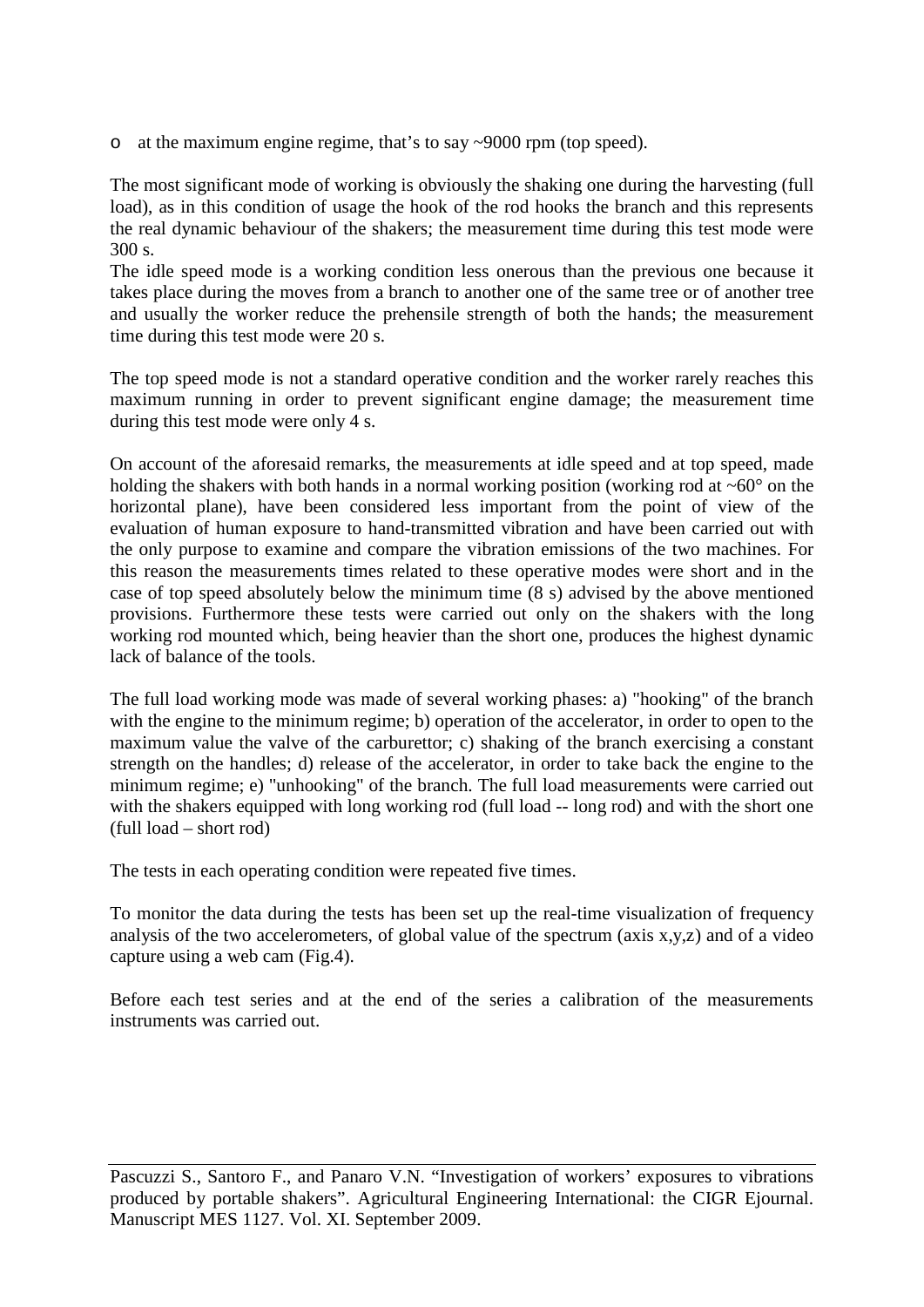

Figure 4. Signal analyses coming from the accelerometers displayed in real time.

## **3. RESULTS AND DISCUSSION**

In the Tables 2 and 3, have been represented, respectively for the Vibrotek TK 650 and for the Vibrotek TK 5000, the frequency weighted accelerations along the axis and the total accelerations  $a_{hv}$ . The values  $a_{wx}$ ,  $a_{wy}$  and  $a_{wz}$  are obtained, according to the previsions contained in UNI EN ISO 53491- (2004), as arithmetical average of the ones measured on the same axis (x, y and z) during the five repetitions made for each working mode of the shakers (idle speed, top speed, full load - long rod, full load – short rod); the total equivalent accelerations were calculated, how the same rule states vectorially adding the mean values concerning the three cartesian axis.

As aforesaid, the most significant values are obviously the ones measured during the harvesting tests (full load), as they represent the real use of the shakers; in these condition of usage the "intrinsic" characteristics of each shaker (rigidity, mass, rotating inertia of the individuals component and total), that define in an univocal way the natural frequencies and the ways of vibrating of the shaker, modify themselves at the moment in which the hook of the rod hooks the branch. This last one presents its intrinsic characteristics (rigidities, mass, etc.), moreover very much variables in function of its dimensions (length, diameter, etc.), that interacts with those of the shaker originating a quivering system, established by the branchshaker system, of which it is difficult to foresee the dynamic behaviour. In this regard, it's useful to observe that the total weighted acceleration ahv, and the corresponding vibration emission, concerning the top speed mode, dependent just from the characteristics of the shaker, is different from that full load mode related, instead, to the characteristics of the branch-shaker system.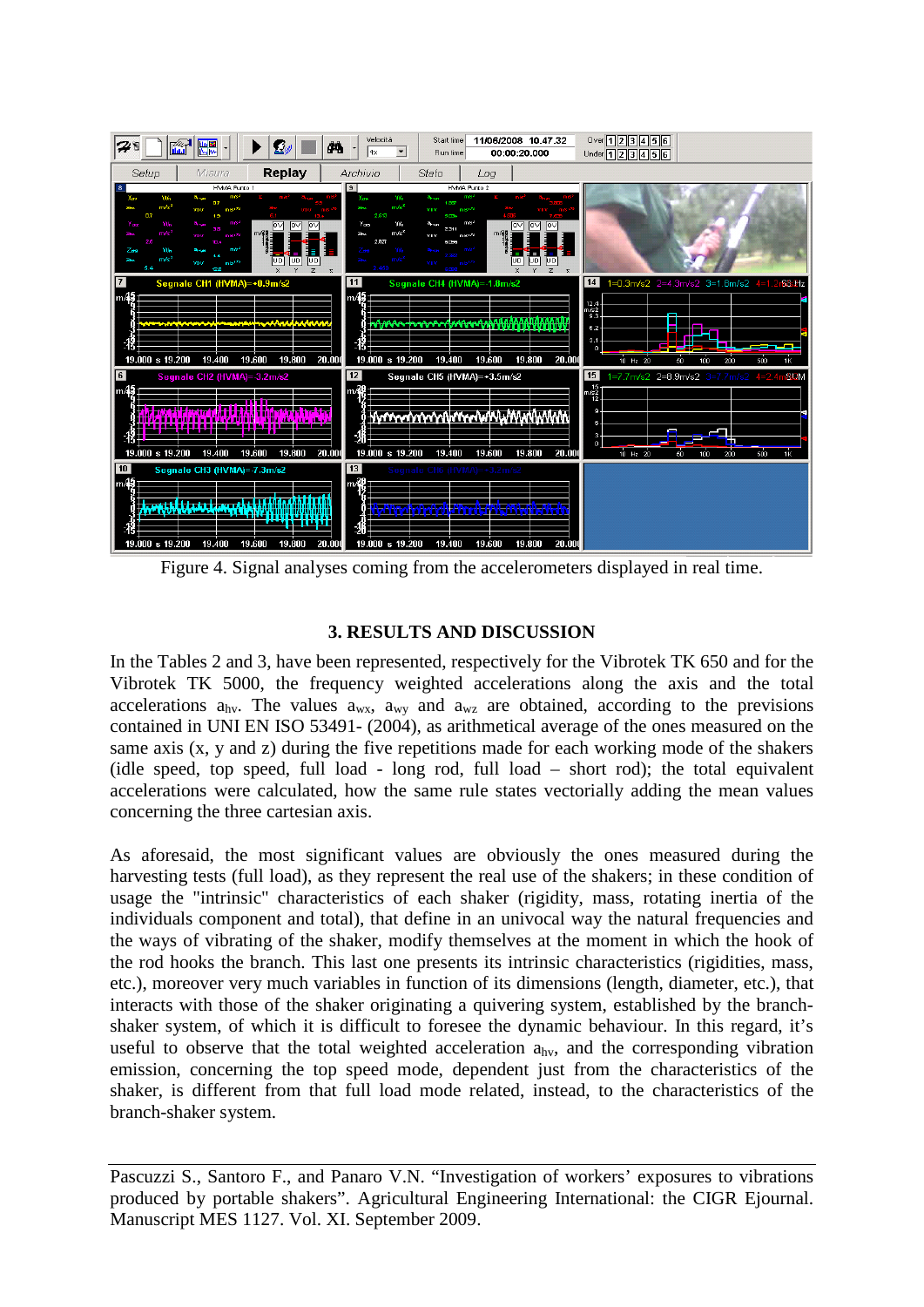|           |                      | ັ            |        |              |        | ີ            |        | -        |        |
|-----------|----------------------|--------------|--------|--------------|--------|--------------|--------|----------|--------|
| hand -    | Test condition       | $a_{\rm wx}$ |        | $a_{\rm wv}$ |        | $a_{\rm wz}$ |        | $a_{hv}$ |        |
| grip      |                      | average      | St.dev | average      | St.dev | average      | St.dev | average  | St.dev |
|           | idle speed           | 2,0          | 0,20   | 1.5          | 0,23   | 2,4          | 0,11   | 3.5      | 0,20   |
|           | top speed            | 12,9         | 1,2    | 14.1         | 3,2    | 19,2         | 2,20   | 27,2     | 2,7    |
| control   | full load - long rod | 9,7          | 1,1    | 10,4         | 0.9    | 4,0          | 0,4    | 19,5     | 2,0    |
|           | full load -short rod | 10,6         | 0,9    | 14,5         | 1,6    | 3,1          | 0,4    | 18,2     | 1,9    |
|           | idle speed           | 4,1          | 0.48   | 0.6          | 0,05   | 3,6          | 0.5    | 5.5      | 0,3    |
| auxiliary | top speed            | 15,2         | 3,6    | 27,5         | 9,1    | 17,42        | 3,16   | 36,1     | 9,6    |
|           | full load-long rod   | 12,2         | 1,4    | 11,8         | 2,0    | 11,3         | 1.8    | 20,4     | 2,5    |
|           | full load-short rod  | 13,3         | 1,7    | 12.4         | 1.8    | 14,5         | 2,1    | 23,2     | 3,0    |

Table 2. Vibrotek TK 650. Average values of the frequency-weighted vibrations  $[m/s^2]$ .

For the Vibrotek TK 650 shaker, the usage of the long working rod or of the short working rod produce on both the handles weighted total acceleration values  $a_{hv}$  of the same magnitude (average 20,3 m/s<sup>2</sup>). This tendency is the same for the x and y axis, while, on the z axis, the accelerations on the command handle are very much smaller (average  $3.5 \text{ m/s}^2$ ); this behaviour is probably due to the constructive characteristics of this handle which evidently is more rigid in the z direction.

| hand -    | Test condition       | $a_{\rm wx}$ |        | $a_{\rm wv}$ |        | $a_{\rm wz}$ |        | $a_{hv}$ |        |
|-----------|----------------------|--------------|--------|--------------|--------|--------------|--------|----------|--------|
| grip      |                      | average      | St.dev | average      | St.dev | average      | St.dev | average  | St.dev |
| control   | idle speed           | 4,5          | 0,1    | 1.3          | 0,1    | 3,3          | 0,1    | 5.7      | 0,1    |
|           | top speed            | 9,3          | 1,1    | 9,4          | 0.6    | 7.7          | 0.6    | 15,3     | 1,2    |
|           | full load - long rod | 8,4          | 1,0    | 7,6          | 1.2    | 8.3          | 1,2    | 13,1     | 2,0    |
|           | full load -short rod | 8.5          | 1,1    | 9,2          | 1,5    | 9,0          | 1,3    | 15,4     | 2,1    |
| auxiliary | idle speed           | 6,8          | 1.0    | 0.9          | 0,1    | 2,6          | 1,2    | 7.4      | 1,4    |
|           | top speed            | 5,9          | 0,8    | 12,1         | 0.8    | 17,0         | 1,1    | 21,7     | 1,4    |
|           | full load - long rod | 16,1         | 1,9    | 6.3          | 1,2    | 12,4         | 2,0    | 21,3     | 2,7    |
|           | full load -short rod | 6,5          | 1,1    | 1,7          | 0.9    | 9,6          | 2,0    | 11,7     | 2,2    |

Table 3. Vibrotek TK 5000. Average values of the frequency-weighted vibrations  $[m/s^2]$ .

With regards to the Vibrotek TK 5000 shaker, the assembly of the two handles on a single axis, integral part of an articulate parallelogram system, has modified the dynamic behaviour of the shaker itself with respect to the other tested shaker. On the command handle the total weighed acceleration ahv is reduced of 33% with the long working rod and of 15% with the short working rod with respect to the same value measured for the Vibrotek TK 650 shaker; on the auxiliary handle, considering the working condition with the short working rod, the  $a_{hv}$ value is reduced of 50%. On this handle, besides, the acceleration values are comparable between the two shakers only when they are both equipped with the long working rod.

In the Figures 5 and 6, are represented in the shape of bar diagrams, the frequency analyses for 1/3 octave bandwidth of the vibrations measured, respectively on the Vibrotek TK 650 and the Vibrotek TK 5000 shaker, during the mode full load -- long rod. These figures were obtained considering the vectorial sum of the linear accelerations measured on the three axes. From these figures the different dynamic behaviour of the two tools emerges in a clear way and, above all it is possible to notice the values meanly smaller of the accelerations measured on both the handles of the Vibrotek TK 5000 shaker. As we are dealing with the full load working mode, the regime of the engine is changed in a continuative way between 2100 and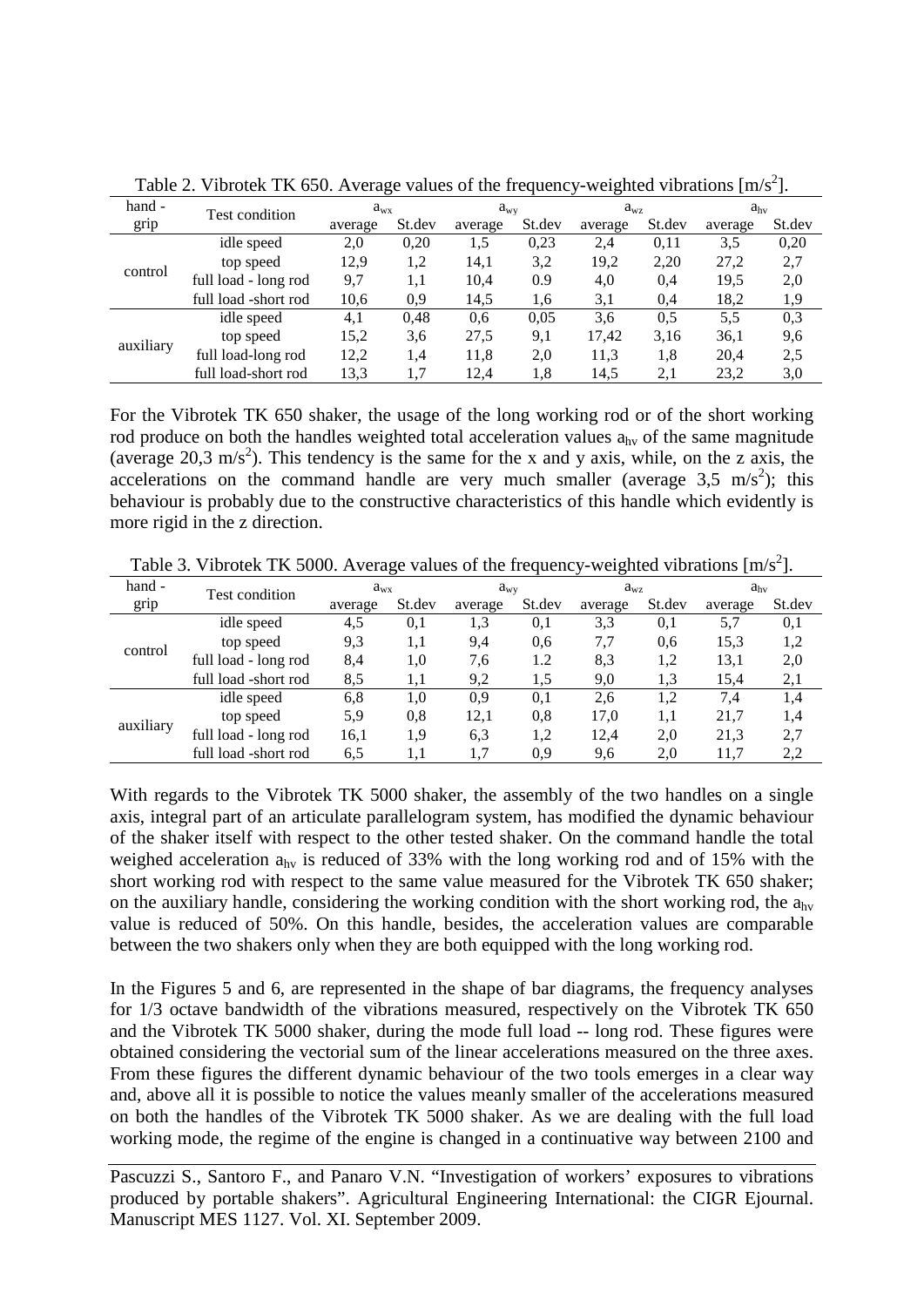9000 rpm, exciting the vibrating system in the correspondent range between 35 Hz and 150 Hz; to that has to be added the pulsating strength connected to the alternative movement of the working rod.



**Frequency [Hz] control hand-grip auxiliary hand-grip**







Figure 6. Vibrotek TK 5000 equipped with long rod. Average frequency spectrum of vibrations.

#### **4. CONCLUSIONS**

The results of the carried outs tests, point out, in a particular way, the high values of acceleration transmitted to the hand-arm system produced by the examined portable shakers. In order to this it is necessary to remember that the Italian laws, with the object to evaluate of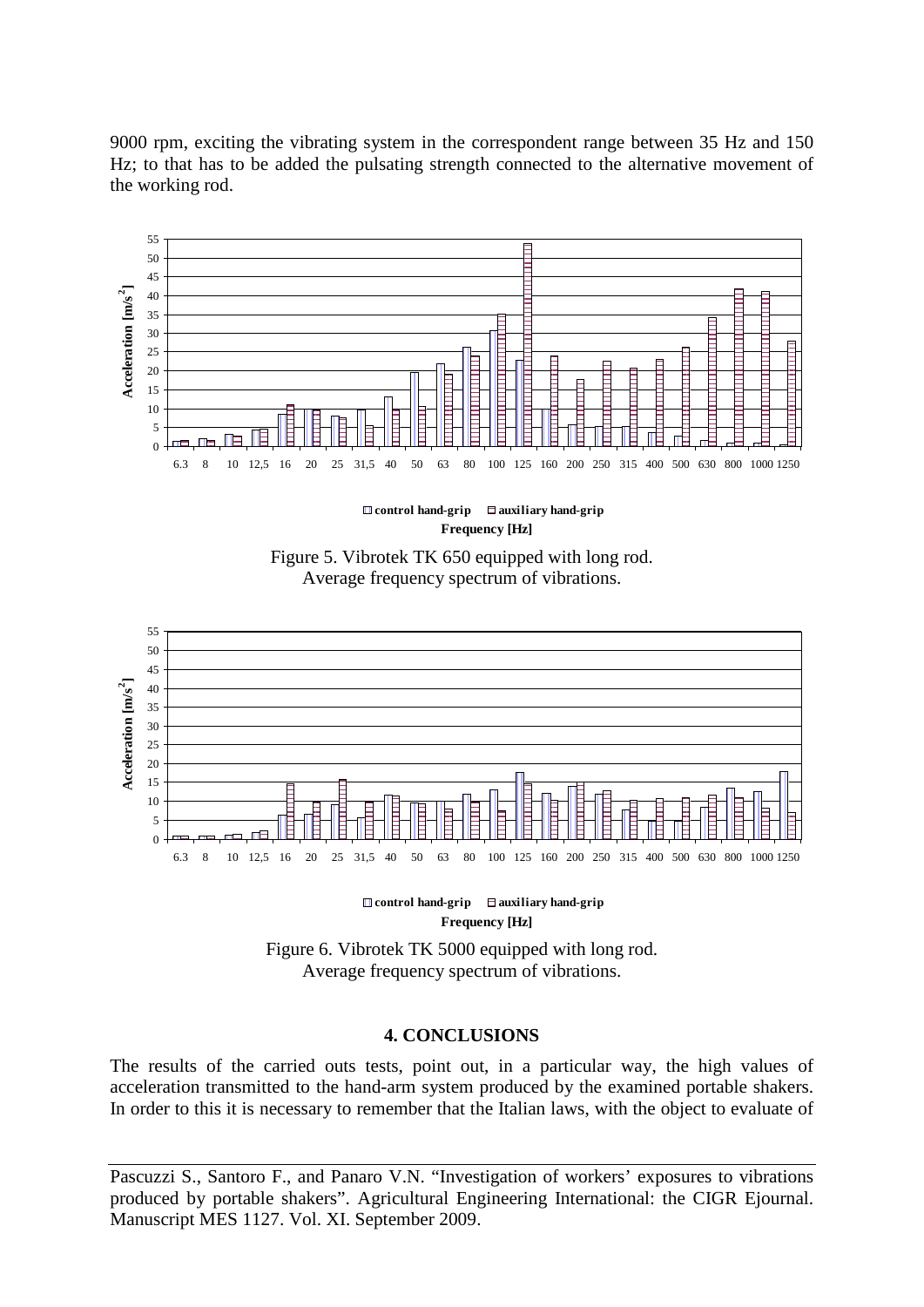human exposure to hand-transmitted vibration, prohibit the overcoming the short period exposure limit value of 20 m/s<sup>2</sup> and impose a daily eight hours exposure limit value of  $5 \text{ m/s}^2$ . With regard to this, in the Table 4 has been represented, respectively for the Vibrotek TK 650 and for the Vibrotek TK 5000 the equivalent vibration total value related to 8 work hours, considering an average time of real daily exposure to vibration of 4,30 hours.

|           |                       |                      |                 | able 4. Equivalent weighted acceleration related to 8 work hours [III/S]. |
|-----------|-----------------------|----------------------|-----------------|---------------------------------------------------------------------------|
|           | hand -grip            | test condition       | Vibrotek TK 650 | Vibrotek TK 5000                                                          |
| control   | full load - long rod  | 14,6                 | 9,8             |                                                                           |
|           | full load - short rod | 13,7                 | 11.6            |                                                                           |
|           |                       | full load - long rod | 15,3            | 16,0                                                                      |
| auxiliary | full load - short rod | 17.4                 | 8,8             |                                                                           |

| Table 4. Equivalent weighted acceleration related to 8 work hours [ $m/s2$ ]. |  |  |  |
|-------------------------------------------------------------------------------|--|--|--|
|                                                                               |  |  |  |
|                                                                               |  |  |  |

For both the examined shakers, the values are greatly higher than the limit ones laid down in the law in force.

The shoulder support device has not been object of the present study, but it is important to pay attention also to the weight of the tools so that can be avoided heavy physiological and muscular efforts.

The different dynamic behaviour of two devices which are structurally different only in the typology and disposition of the handles emerged from the tests; in purpose it is useful to remember that the limitation of the vibrations in design phase is one of the indication suggested by the current technical provisions [UNI/TR 11232-1 2007] to the tools manufacturers in order to increase the safety levels of the workers; in design phase, in fact, the in-depth study of some technical aspects allows an effective reduction of the effects of the exposure to damaging vibrations.

#### **5. ACKNOWLEDGEMENTS**

The authors wish to acknowledge the TEKNA firm for its active interest for this research. We are grateful to P.A. Gennaro Vassalini of the CRA-ISMA of Monterotondo for his help while conducting the tests. Special thanks to M. Gelao and C. Gidiuli of the PRO.GE.SA. Department for the availability and commitment showed in conducting the tests.

#### **6. REFERENCES**

ISO 8041 1990. Human response to vibration - Measuring instrumentation

UNI EN 12096 1999. Declaration and verification of vibration emission values.

- ISPESL 2001. Linee Guida per la valutazione del rischio da vibrazioni negli ambienti di lavoro (Guidelines for the evaluation of vibration hazards at the workplace). Dipartimento Documentazione Informazione e Formazione, Roma.
- MONARCA D., CECCHINI M., VASSALINI G. 2003. Hand-transmitted vibrations: reference standards for chainsaws. Rivista di Ingegneria Agraria,1,45-52.
- MONARCA D., CECCHINI M., VASSALINI G. 2003. Vibrations transmitted to and-arm by the main chainsaws models sold in the Italian market. Rivista di Ingegneria Agraria,1,53-64.
- ISO/DIS 8041 2003. Human response to vibration Measuring instrumentation

Pascuzzi S., Santoro F., and Panaro V.N. "Investigation of workers' exposures to vibrations produced by portable shakers". Agricultural Engineering International: the CIGR Ejournal. Manuscript MES 1127. Vol. XI. September 2009.